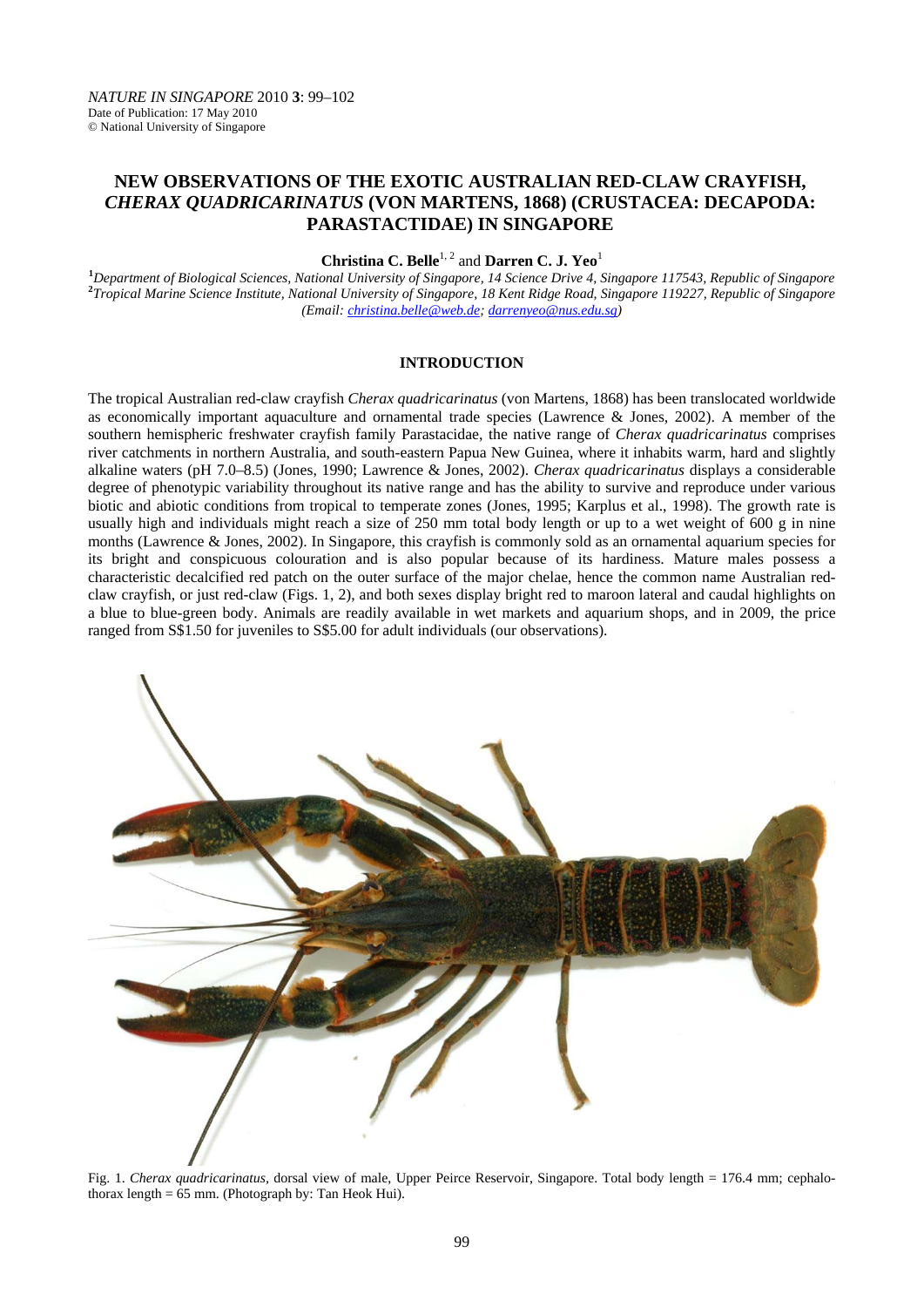

Fig. 2. *Cherax quadricarinatus,* lateral view of male, Upper Peirce Reservoir, Singapore. Total body length = 176.4 mm; cephalothorax length  $= 65$  mm. (Photograph by: Tan Heok Hui).

*Cherax quadricarinatus* is widely recognised as an invasive tropical crayfish species, which has already established naturalised populations in several tropical and subtropical countries, e.g., South Africa, Mexico, and Puerto Rico (Williams et al., 2001; de Moor, 2002; Bortolini et al., 2007). Feral *Cherax quadricarinatus* in Singapore were reported for the first time in 2007 in three Singapore reservoirs (Ahyong & Yeo, 2007), but, to date, there have been no published records from the numerous small, isolated water bodies in Singapore such as park and golf course ponds. This article presents the first record of a feral *Cherax quadricarinatus* population in a pond: "Little Guilin Lake" in Bukit Batok Town Park, Singapore.

### **SITE DESCRIPTION**

Bukit Batok Town Park, which includes Little Guilin Lake, was constructed in 1984 by landscaping and flooding a disused granite quarry (NParks, 2009). As a town park, it is located in the middle of an urban residential area and therefore is easily accessible to the public. The park itself comprises 42 ha of land and resembles a famous scenic area in China. Little Guilin Lake, with an approximate surface area of 4.5 ha, represents one of many such park ponds in Singapore, characterised by steep granite walls, artificial rock bunds, open grassy patches and secondary rain forest vegetation or exotic and native shrubs at its edges. The lake shore in the surveyed area consists of patchily-distributed submerged granite boulders of varying sizes, which have numerous crevices and cavities below and in between that provide ideal shelter and habitat for *Cherax quadricarinatus*. Where granite boulders are absent, the shore consists of grassy patches with silty or sandy benthic substrate, sometimes also including roots of riparian trees. Macrophytes are absent, and the water depth in the surveyed area varies between 0.3–0.6 m.

## **OBSERVATIONS**

On 22 Nov. 2009 between 1700–1900 hours, eight individuals of *Cherax quadricarinatus* were captured at Little Guilin Lake along a 15–20 m stretch of shore (1°21'24.26"N 103°45'13.60"E to 1°21'25.61"N 103°45'14.41"E) at the public fishing area opposite the main granite wall. At that time, the crayfish were emerging from their shelters between the submerged granite boulders to forage. The animals were caught by recreational fishermen using a short fishing rod and raw pig skin as bait. If an individual was observed to be emerging, it was presented with the bait and if it approached the bait and started feeding, the crayfish was gently lifted with the fishing rod and captured with a scoop net. Using that method, eight mature individuals (one female and seven males) ranging in size from 45–65 mm cephalothorax length were obtained. Both sexes were conspicuously coloured with lateral red and maroon highlights on a blue-green to brown abdomen, and males possessing the distinctive bright red patch on the outer surface of the first pair of chelae (Fig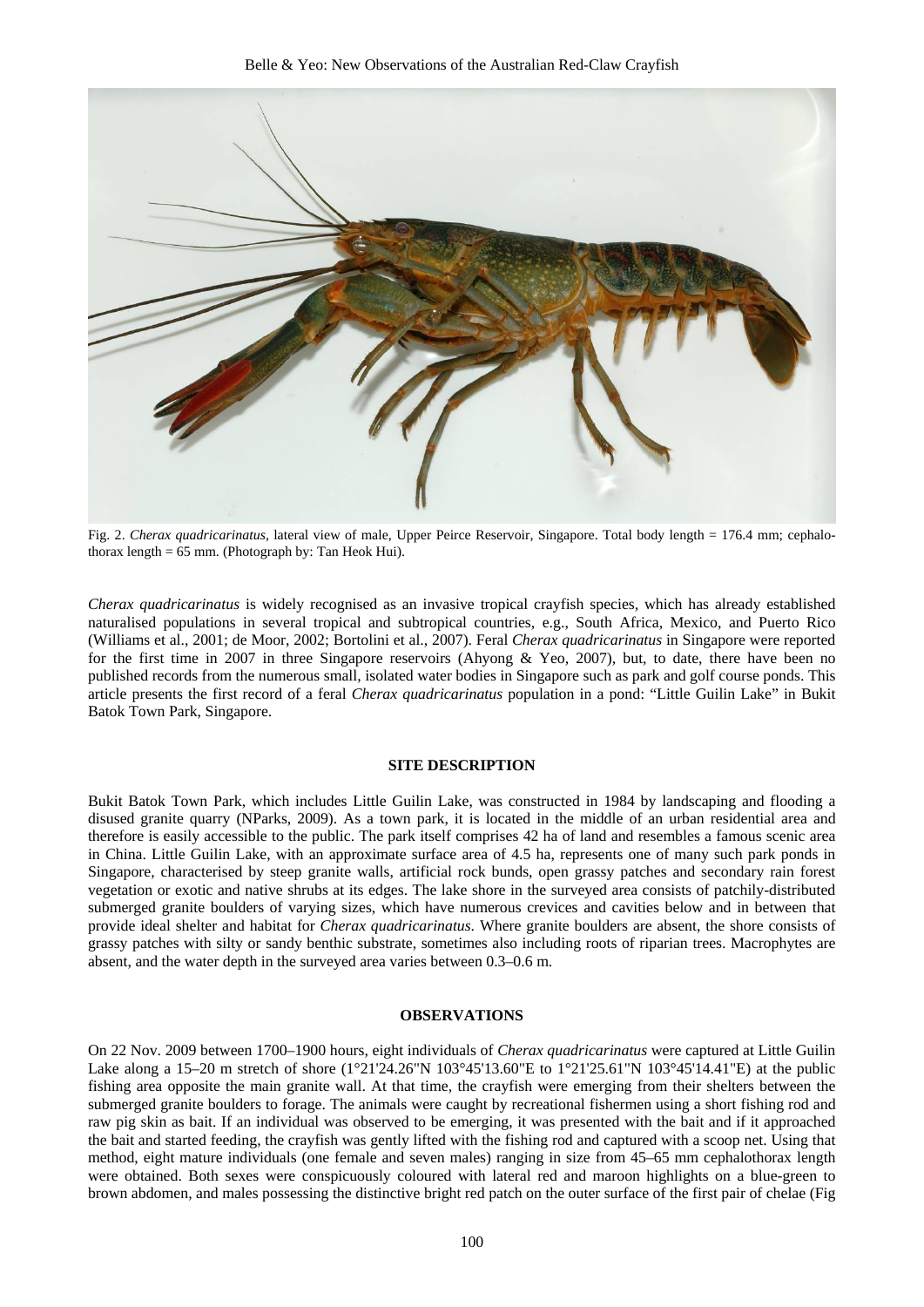

Fig. 3. *Cherax quadricarinatus* from Little Guilin lake, Bukit Batok town park, Singapore (in cooler box). A captured mature male is feeding on raw pig skin used as bait. (Photograph by: Christina Belle).

1, 2). Besides the distinct colouration, the female individual was also identified as *Cherax quadricarinatus* based on the following diagnostic morphological features: (1) the presence of four long and distinct carinae (ridges) on the dorsal surface of the cephalon (hence *quadricarinatus*); (2) three to five pairs of marginal spines on the rostrum; (3) three distinct lateral cervical spines situated laterally along the cervical groove; (4) two caudolateral spines on the telson, and (5) dense ventral patches of setae on the merus and carpus of the major chelipeds (Jones & Morgan, 1994). No voucher specimens were obtained at this time because the captured animals were kept by the fishermen as ornamentals; however, photographic evidence is available (Fig. 3).

### **DISCUSSION**

High individual densities of naturalised *Cherax quadricarinatus* originating from aquaculture are usually described in heavily impacted or artificially constructed water bodies such as park ponds and reservoirs (Bortolini et al., 2007; Vazquez, 2008). For this observation, the catch per unit effort (CPUE), excluding 10 other observed individuals which were not targeted as they were outside the transect area, was four crayfish per hour. This is the highest *Cherax quadricarinatus* CPUE observed in Singapore so far, as in the reservoirs the average was much lower [max 0.7 crayfish per hour (Belle et al., in prep.)]. The relatively higher density of *Cherax quadricarinatus* in Little Guilin Lake, in comparison to the reservoirs, suggests that it has found a highly suitable habitat to persist, even if reproductive females are yet to be captured. In addition, as human release of aquarium trade specimens has been implicated as the major source of introduction for this exotic species in Singapore (Ahyong & Yeo, 2007; Belle et al., in prep.), the higher density may also be a reflection of higher propagule pressure faced by Little Gulin Lake, being an urban park pond that is smaller and more easily accessible to the public than the reservoirs.

Invasive species are defined as species that establish themselves in natural or semi-natural ecosystems and negatively affect the habitats in the invaded area, either economically, environmentally, or in terms of human health (Lodge et al., 2006). Hardly anything is known about the potential impacts of *Cherax quadricarinatus* on the native freshwater benthic community in Singapore, but any environmental effect that the population in Little Guilin Lake might have is likely to be localised, as, unlike Singapore's reservoirs, it is an isolated water body without connections to natural freshwater habitats. Potential human health threats presented by the crayfish in Little Guilin Lake could result from the crayfish not being properly handled or if they are consumed without being properly cooked. Like other crayfish, *Cherax quadricarinatus* is a potential disease vector for lethal microbes including *Vibrio cholerae*, enterococcids, and *Escherischia coli* (Edgerton et al., 2002). In North America and East Asia, crayfish are also known to be intermediate hosts of parasitic digean flatworms that can be transmitted to vertebrates including humans, e.g., the lung flukes *Paragonimus* species (Lane et al., 2009). Depending on water quality, certain crayfish tissues like the hepatopancreas and the intestines may also accumulate high levels of cyanotoxin (Saker & Eaglesham, 1999).